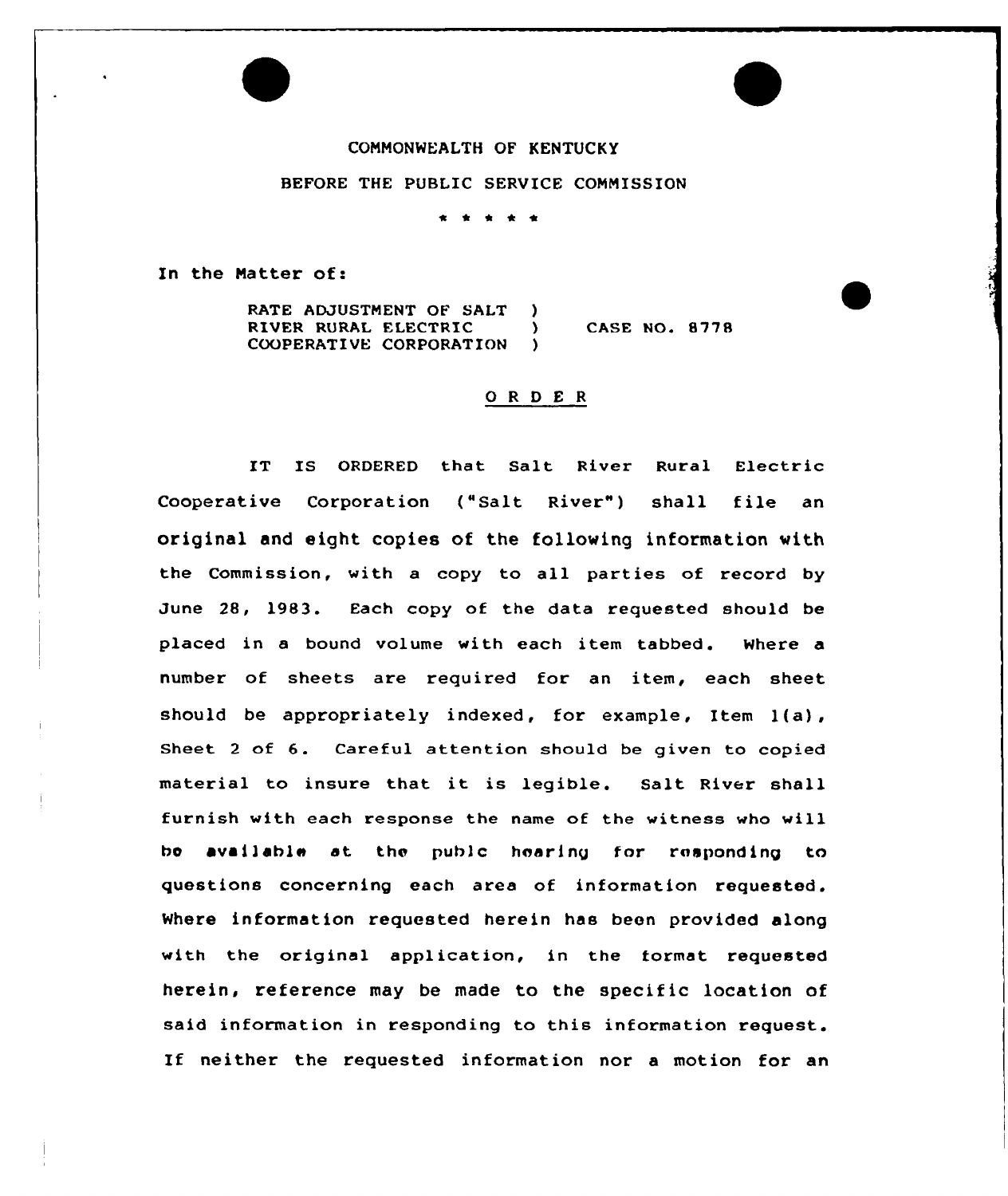extension of time is filed by the stated date, the case may be dismissed.

## Information Request No. <sup>2</sup>

l. Salt River requested net operating income of \$ 1,416,155, provide an explanation of the basis for the requested revenue requirements (TIER, Rate of Return, etc.)

2. Salt River has supplied the Commission with the REA Borrower Statistical Profile for the year ended May 4, 1982. Some of the information contained on that document is illegible due to poor copy quality, please supply another copy af the REA Borrower Statistical Profile far the year ended May 4, 1982, In addition, provide a copy of the 1982 Statistical Profile when received by Salt River.

3. Salt River has proposed to increase its pole treatment expense by \$18,893. It is stated that this program began in 1982 and is expected to continue for the next 6 to 8 years. Please provide the following concerning this program:

- a) An explanation of the derivation of the cost of \$15 per pole as well as the  $5,000$ poles to be treated each year,
- b) An explanation of the method used to treat poles prior to adoption of this program.
- c) <sup>A</sup> copy of the present contract with Osmose Wood Preseving Co.

 $-2-$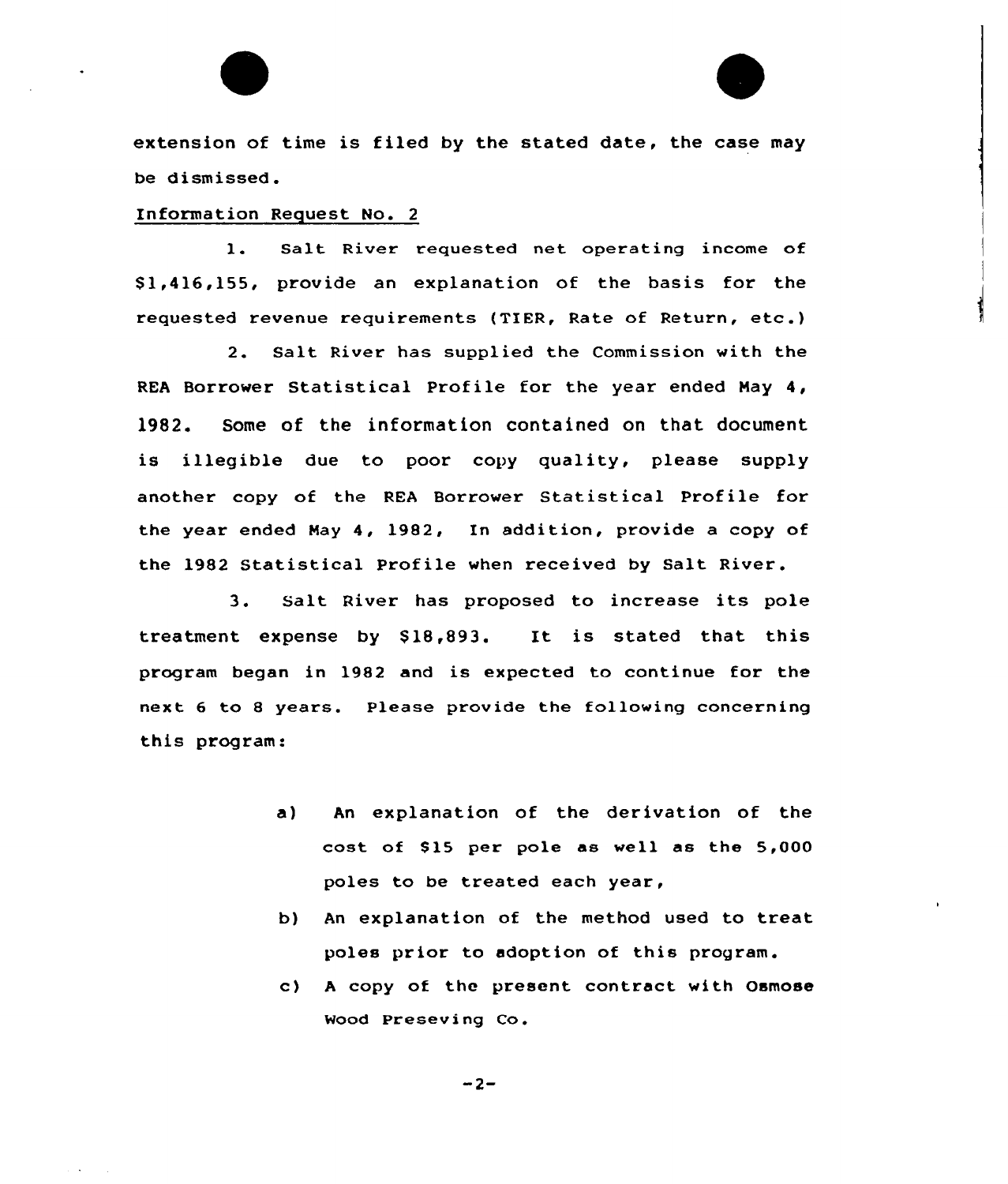

- d) An explanation of how it was determined to award the contract to Osmose.
- e) Copies of bids taken from alternate suppliers.
- f) The reasons for adopting the new pole treatment program verses maintaining the prior program.
- 4. Provide a copy of the current union contract.

5. Provide a schedule showing the total number of overtime hours for the last <sup>5</sup> years broken down in the manner set out in format <sup>1</sup> attached hereto.

6. Based upon the schedule used by Salt River to compute its normalized payroll in adjustment 5, provide the hourly or salary rate at December 31, 1981.

7. Provide the monthly interest rate charged by Louisville Bank for Cooperatives for the test period and the <sup>3</sup> years preceeding the test period. In addition, provide the Commission with monthly updates of the current interest rate charged as they become known.

8. Provide the overal1 union and non-union wage increases granted in the years 1980, 1981, and 1982.

9. Provide <sup>a</sup> detailed explanat ion of the basis for the removal by Salt River of capital credits assigned it by Louisville Bank for Cooperatives and Central Area Data Processing Cooperative, Inc.

 $-3-$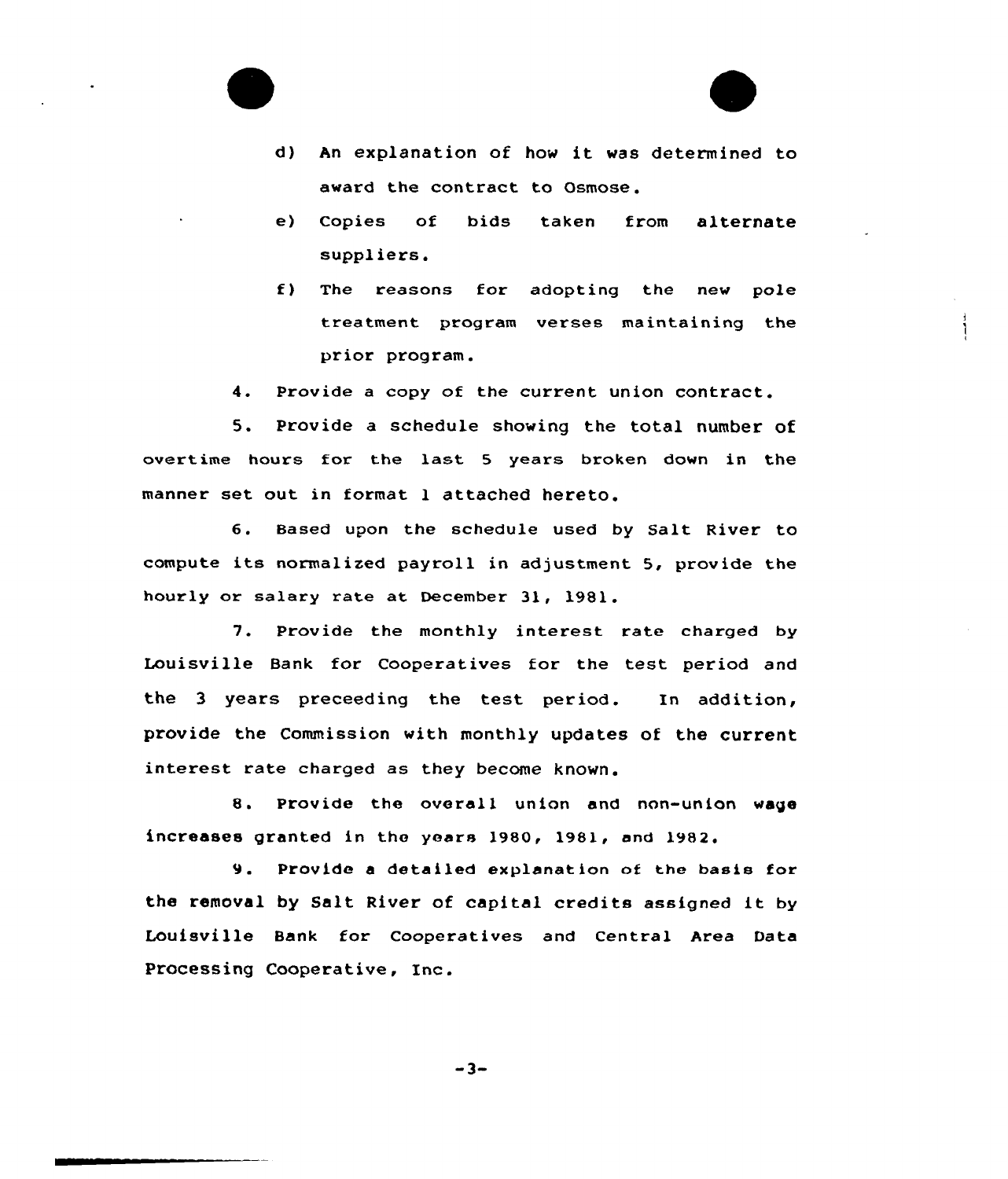10. Provide the detailed work papers showing calculations in support of the estimated annual expenses associated with the branch office to be opened in Bullit County shown as adjustment number 12 in the application.

and the same

ll. Provide <sup>a</sup> brief explanation of the change in the following expense accounts between the test year and the preceeding 12 month period.

- a) Consumer Records & Collection Expense -Account 903
- b) Uncollectible Accounts Account <sup>904</sup>
- c) Outside Services Account 923

12. Describe the utility's current policies regarding compensation of directors - i.e., meeting fees, expense reimhursement, per diem allowance, insurance,etc.

13. Provide <sup>a</sup> brief explanation of the change in the balance reported in Account <sup>390</sup> - Structures and Improvements during the months of November and December 1982.

14. Provide an analysis of the S289,594 in wages charged to customer accounts expense as shown in exhibit 7. This analysis should show the number of employees in this classification, job titles of these employees, and explanations for any allocation of salaries.

15. Provide an explanation of how the wage adjustment of 4.3 percent and 4.0 percent for union workers during the test period were determined. Iupportlng calculations. Prov ide any

 $-4-$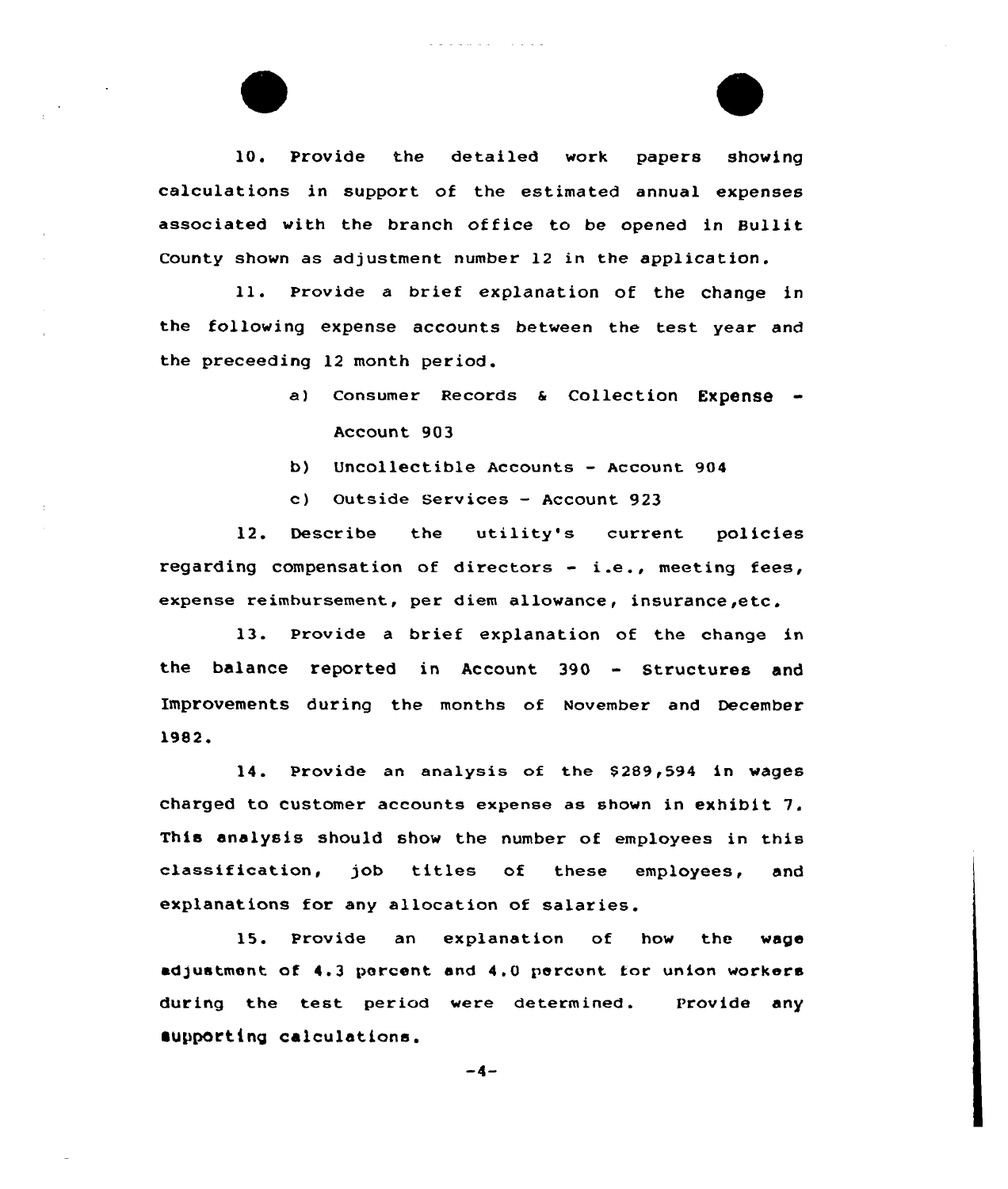l6. Provide examples of the institutional and corservatianal advertising by Salt River during the test year.

17. Salt River has estimated the annual cost of operating its new branch office in Bullit County to be \$95,401. Regarding the new branch office please provide the fol lowing:

- a) <sup>A</sup> description af any existing facility or services that the new branch office will replace
- b) A description of any savings expected to be realized through the use of the new office (Elimination of rent expense, etc.),
- c) The approximate date the facility will be completed and the related costs transferred from CWIP to Plant in Service. If the facility has already been transferred from CWIP to Plant in Service include the date of that transfer.

18. Included in the breakdown of Account 930.2 an page 13 cf 32 is an expenditure of 54,475 to American Express described as business and travel expense. Please explain throughly the nature of this expense.

19. EXH. 6 Pago <sup>1</sup> Schedule A-5

Alban Wallace

For calculating the minimum charge how will the KVA capacity be determined?

 $-5-$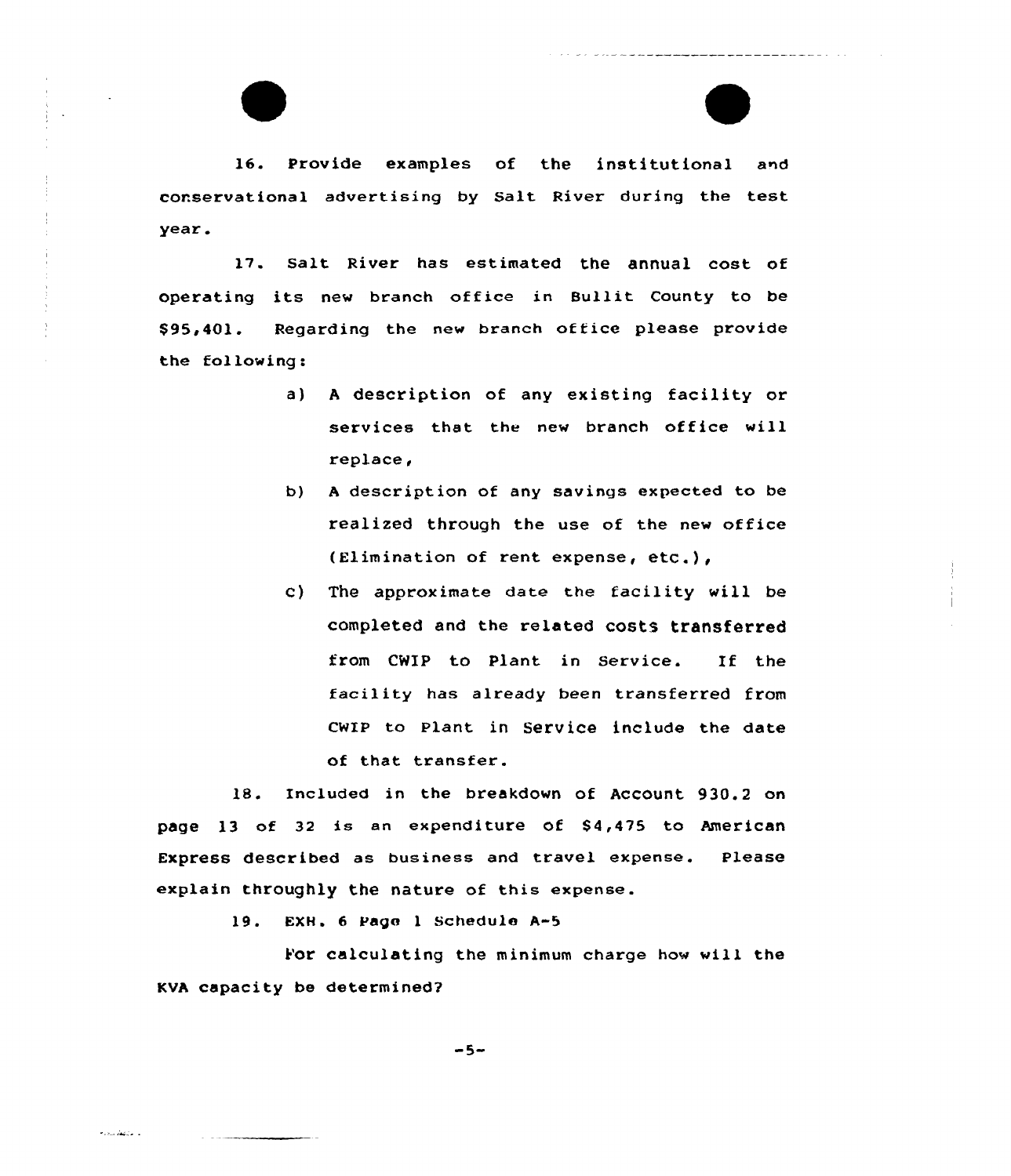20. EXH. 6 Page 7 Schedule LLP-1 EXH. 6 Page 19 Schedule LLP-3 EXH. 6 Page 22 Schdeule LPR-1

Why does not the penality for low power factor start at a higher per cent than 80 percent?

21. Exhibit 0 provides the calculations for the new rate designs that produce approximately the same revenue as the current rates. Provide an explanation of the methodology or bases used to allocate the amount of revenue between the customer charge and the flat KMH rate in the  $A-5$ ,  $B-2$ , and  $OL-1$  tariffs. Also explain the reasoning for that methodology.

22. Provide a narrative explanation of the reasons for combining rates LLP-l and LLP-2.

23. Explain the rational for decreasing the amount charged to customers under the LPR-1 rate.

24. On page <sup>4</sup> of 25 in Exhibit 6 we have noted that there has been a change from connected load to installed capacity in the temporary service section of the 8-2 tariff. Explain the rational for this change and why the charge was decreased from \$6.39 to \$5.87.

25. On page <sup>6</sup> in Section II of Exhibit o there is a paragraph pertaining to the disparity between the KW demand billed to Salt River's customers and the amount billed by East Kentucky to Salt River on the LPR-1 tariff. Provide <sup>a</sup> further explanation of why this disparity exists.

 $-6-$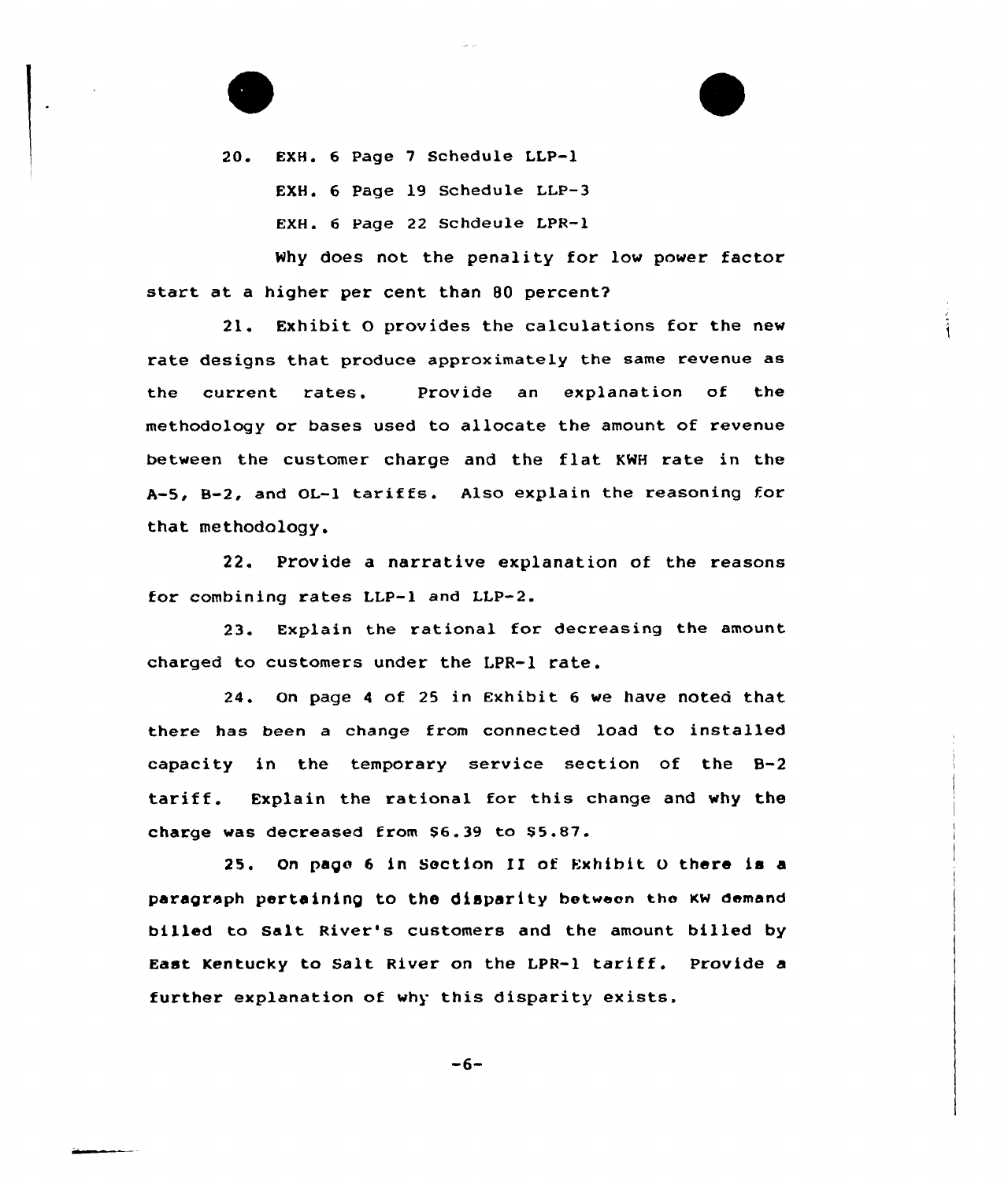26. Explain why the language change shown under 4a of page 2l in Exhibit <sup>6</sup> is necessary.

27. Under the proposed tariff schedule LLP-3 the 10 percent discount on demand and energy charges has been deleted, however the calcuIation of the proposed revenue from LLP-3 rates shown on page <sup>2</sup> in Section III of Exhibit <sup>O</sup> uses this discount. Please clarify company intentions.

Done at Frankfort, Kentucky, this 13th day of June, 1983.

PUBLIC SERVICE COHNISSION

uly HE COMMISSION

ATTEST!

**Secretary**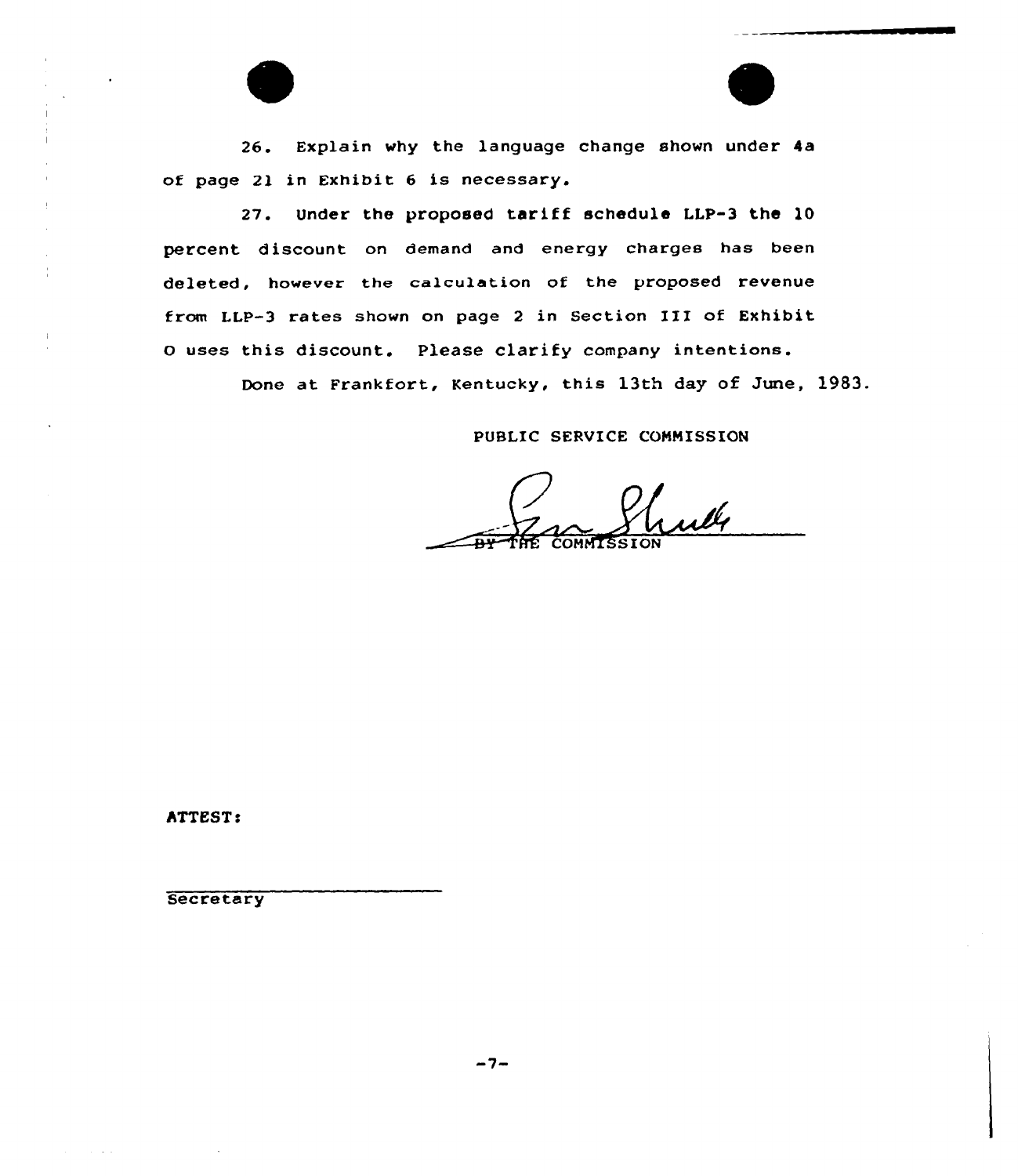|                                                                                                                                                                                                                                                                                                       | $\mathbf{r}$                               | $\tilde{\cdot}$<br>ب                                  | 4.                    | ب<br>۲.                                           | ۳.                           | Line<br>¦ङ<br>'                                                                                                                                                                    |                                                                                             |                                                        |
|-------------------------------------------------------------------------------------------------------------------------------------------------------------------------------------------------------------------------------------------------------------------------------------------------------|--------------------------------------------|-------------------------------------------------------|-----------------------|---------------------------------------------------|------------------------------|------------------------------------------------------------------------------------------------------------------------------------------------------------------------------------|---------------------------------------------------------------------------------------------|--------------------------------------------------------|
| 〔<br>$\widehat{e}$<br>$\widehat{\mathbf{e}}$<br><u>ල</u><br>$\mathbf{e}$<br>ව<br>Property<br>Outside services employed<br><b>Office</b><br>Injuries and damages<br>Administrative expense<br>expense<br>Administrative and<br>transferred-cr.<br>general salaries<br>enbblies and<br><b>Jnsurance</b> | Administrative<br>expenses:<br>and general | <b>Sales</b><br>Customer accounts expense<br>expenses | Distribution expenses | Transmission expenses<br>Power production expense | Boure charged<br>to expense: | $\frac{1}{\log 2}$                                                                                                                                                                 |                                                                                             |                                                        |
|                                                                                                                                                                                                                                                                                                       |                                            |                                                       |                       |                                                   | ဉ့                           | Amount<br>$\widehat{\Xi}$<br>n<br>17<br>$\frac{(p)}{(q)}$<br><b><i><u>Calendar</u></i></b><br>qan<br>$\tilde{e}$<br>Years Pr<br>$\frac{1}{\frac{1}{\text{min} \text{ odd}}}$<br>یا | And the 12-Month Period Ending<br><b>R01</b><br>e.he<br>Calendar Years<br>(9,000)<br>5<br>넍 | KAN SKIDTER EDELLARIAD ED SISKINNA<br>Case No.<br>8178 |

 $\bullet$ 

J.

Salt River Rural Electric Cooperative Corporation

 $\frac{1}{2}$ 

**CECER** 

hrough 19

| $\frac{(\text{d})}{(\text{b})}$                |                     |  |
|------------------------------------------------|---------------------|--|
| $\frac{1}{\sqrt{c}}$                           |                     |  |
| $\frac{(p)}{(p)}$                              |                     |  |
| $\widehat{\mathbf{e}}$                         |                     |  |
| $\frac{4 \text{mod } t}{(1)}$                  |                     |  |
| $\hat{\mathbf{e}}$                             |                     |  |
| $\frac{d}{d\mu}$                               | es<br>S<br>.<br>កូន |  |
| $\mathbf{E}$                                   |                     |  |
| $\frac{1}{\sqrt{1}}$                           |                     |  |
| $\hat{\bm{z}}$                                 |                     |  |
| <b>Aunoun</b><br>$\mathbf{r}$<br>$\frac{1}{2}$ |                     |  |
| 3                                              |                     |  |